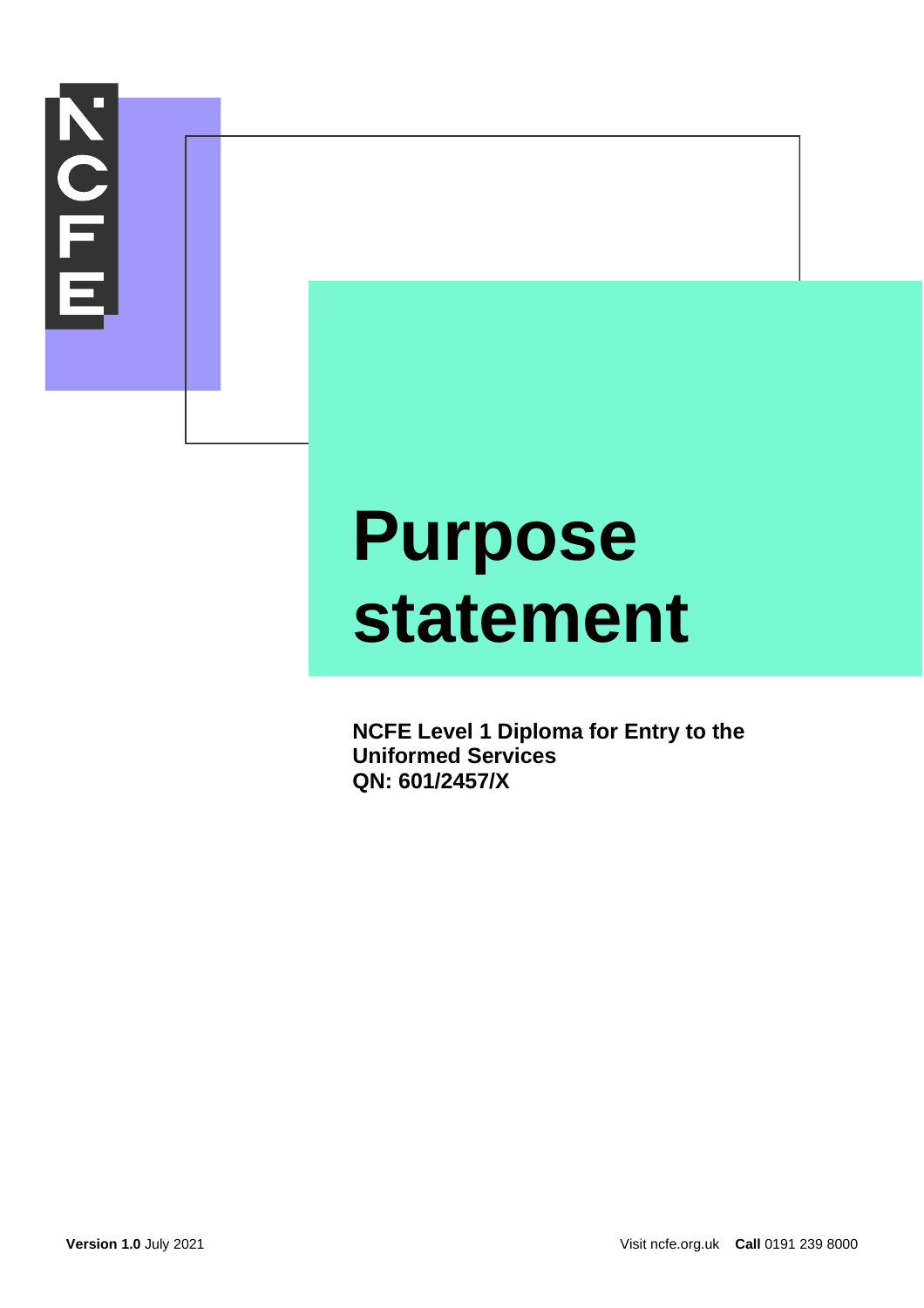## **Purpose Statement**

## **Who is this qualification for?**

The Level 1 Diploma for Entry to the Uniformed Services is designed to provide an insight into the uniformed services as a potential area for employment. It aims to inform and prepare you as a potential recruit for a variety of uniformed services such as the:

- army
- navy
- RAF
- prison service
- fire and rescue service
- police.

The Level 1 Diploma for Entry to the Uniformed Services complements GCSE qualifications. It is aimed at 14 to 16 year olds studying the Key Stage 4 curriculum who are interested in the industry. It is equivalent to GCSE grades A\*-C/D-G.

This qualification focuses on an applied study of the uniformed services sector and learners will gain a broad knowledge and understanding of working in the sector.

The qualification has been designed to sit alongside the requirements of core GCSE subjects. It is appropriate for learners who are motivated and challenged by learning through hands-on experiences and through content which is concrete and related directly to those experiences.

This Level 1 qualification is appropriate for learners looking for an introduction to the skills, knowledge and qualities needed in the uniformed services sector

## **What will the learner study as part of this qualification?**

This qualification shows learners how to:

- develop a broad understanding of the uniformed services sector
- investigate employment opportunities
- develop well-being, physical fitness and self-discipline
- develop team-working skills
- understand health and safety
- carry out map reading and navigation (optional unit)
- explore volunteering and volunteering opportunities (optional unit)
- participate in competitive sport (optional unit)
- participate in adventurous activity (optional unit).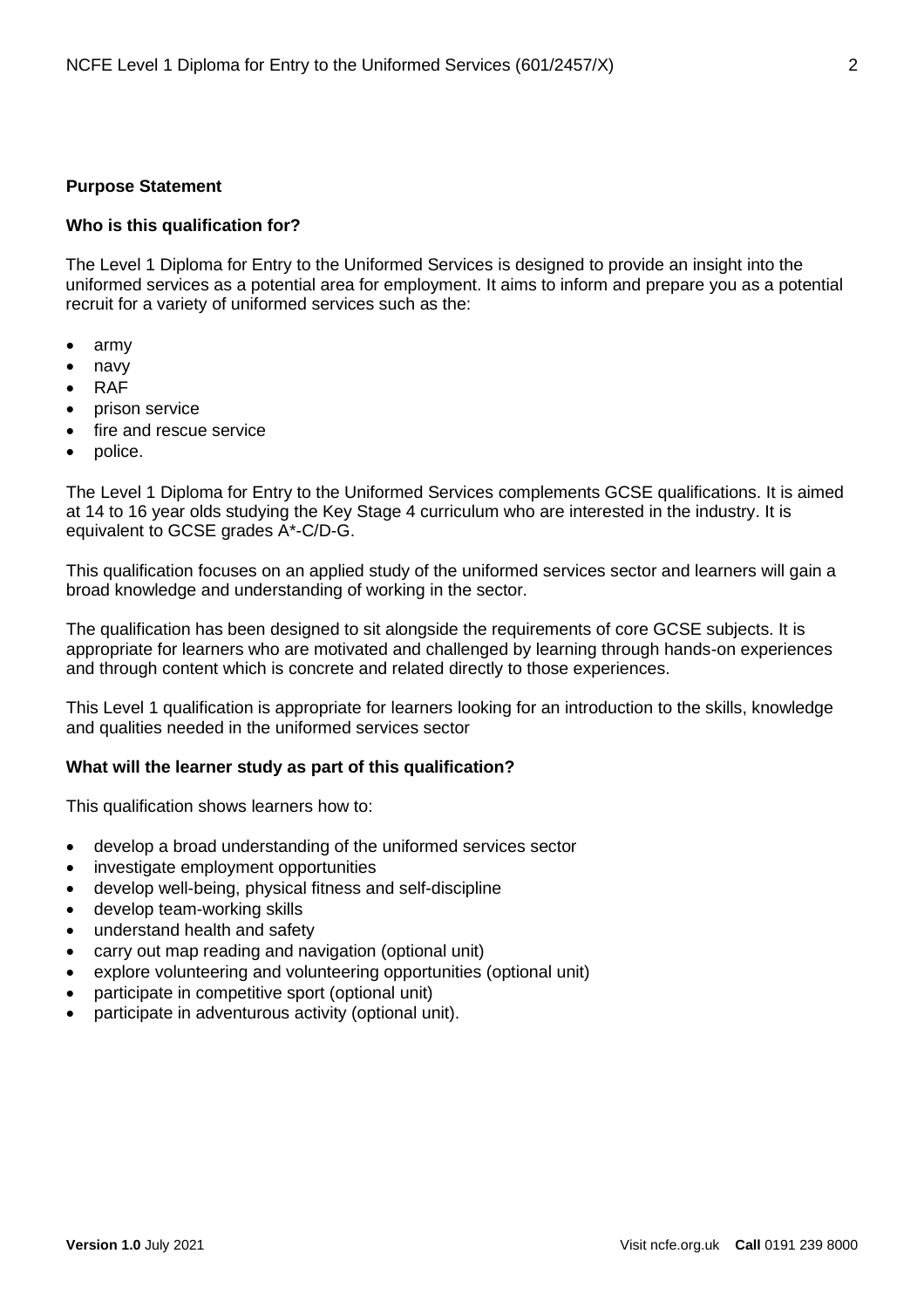# **What knowledge and skills will the learner develop as part of this qualification and how might these be of use and value in further studies?**

Learners will develop the following knowledge and skills:

- in team work
- in communication
- that are essential for the modern workplace, such as appreciation of appropriate behaviour and dress; personal manners and deportment; communicating with professional colleagues; independent working; a positive attitude to work

Successful completion of this qualification will enable learners to progress to Level 2 qualifications in related subjects.

The knowledge and skills gained will provide an introduction to those required for careers in the uniformed services such as:

- trainee firefighter
- adult instructor in the army cadet force
- map reading instructor in the army cadet force
- army vehicle mechanic/electrician
- army metalsmith (welder fabricator)
- technical store person in the army
- army officer
- yeomanry soldier
- basic signaler.

## **Which subjects will complement this course?**

The following subject areas will complement this course:

- Maths
- English
- Geography
- Sport Studies
- Information and Communication Technology